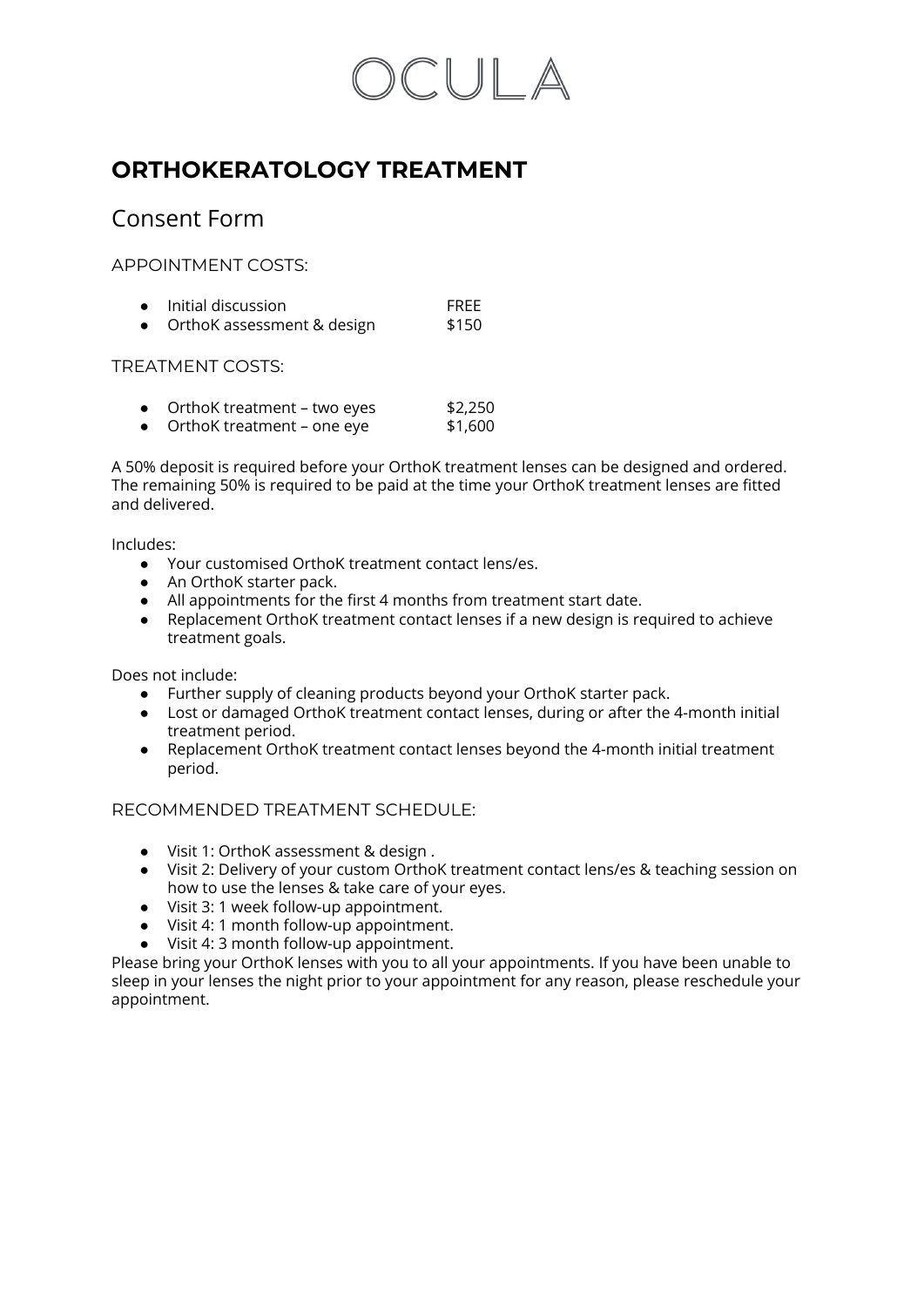# $\parallel$

#### TREATMENT SATISFACTION GUARANTEE:

Like all medical treatments, individual results can vary. If, within 4-months of commencing treatment, you are not satisfied with the results, OCULA will provide a credit of \$1,550 for a two-eye treatment, and \$1,120 for a one-eye treatment to be used towards another treatment / vision correction option at OCULA.

This satisfaction guarantee is strictly only valid for 4-months from the date of delivery of your initial treatment OrthoK lenses. Please carefully consider any restrictions (i.e. travel, planned surgeries, school exams etc.) that may affect your ability to commit to a 4-month initial treatment period.

#### TREATMENT LIMITATIONS:

- Out of range prescriptions the optometrist will advise if your prescription is suitable.
- Resistant corneas some eyes do not respond optimally to the treatment, and particular factor is not able to be determined or predicted prior to beginning treatment. See 'Guarantee' for your options in this instance.
- Insufficient sleep/treatment time you will need a minimum of 6 hours of closed-eye time for the OrthoK treatment each night
- OrthoK is not a permanent vision correction treatment. It's advantage is that it is 100% reversible. But this also means if you stop the treatment, your vision will return to its pre-treatment state.

#### TREATMENT EXPECTATIONS:

- Your vision will take several days to become clear without the addition of daytime contact lenses or glasses.
- Your vision will be best immediately after removing the Ortho-K lenses and may regress over the day. This regression lessens with time.
- Your eyes may feel uncomfortable with the lenses inserted
- Your eyes may feel uncomfortable after the Ortho-K lenses are removed
- You may experience visual haloes or streakiness around lights at night. This will improve over time.
- A pair of OrthoK lenses will last, on average, 12-18 months before requiring replacement.

#### POTENTIAL RISKS & COMPLICATIONS:

As with medical treatment, there are possible problems that may arise. By closely following your optometrist's advice, you will limit the likelihood of risks and complications.

- Infection: If your OrthoK lenses are not cleaned and stored as instructed, a corneal infection may occur. This can be serious, and so prompt (same day) attention should be sought for any sore or red eye once the Ortho-K lens has been removed. Antibiotics and temporarily ceasing treatment will be necessary.
- Corneal abrasions: This is a more common occurrence and will leave the eye feeling quite sore. These typically recover quickly, but may require antibiotic cover. Prompt (same day) attention should be sought for any sore or red eye once the Ortho-K lens has been removed.
- Dry Eyes: Some people do not produce sufficient tears which may complicate the treatment with Ortho-K lenses. Your optometrist will advise you prior to starting the program if your chances of success or the health of your eyes is likely to be compromised.